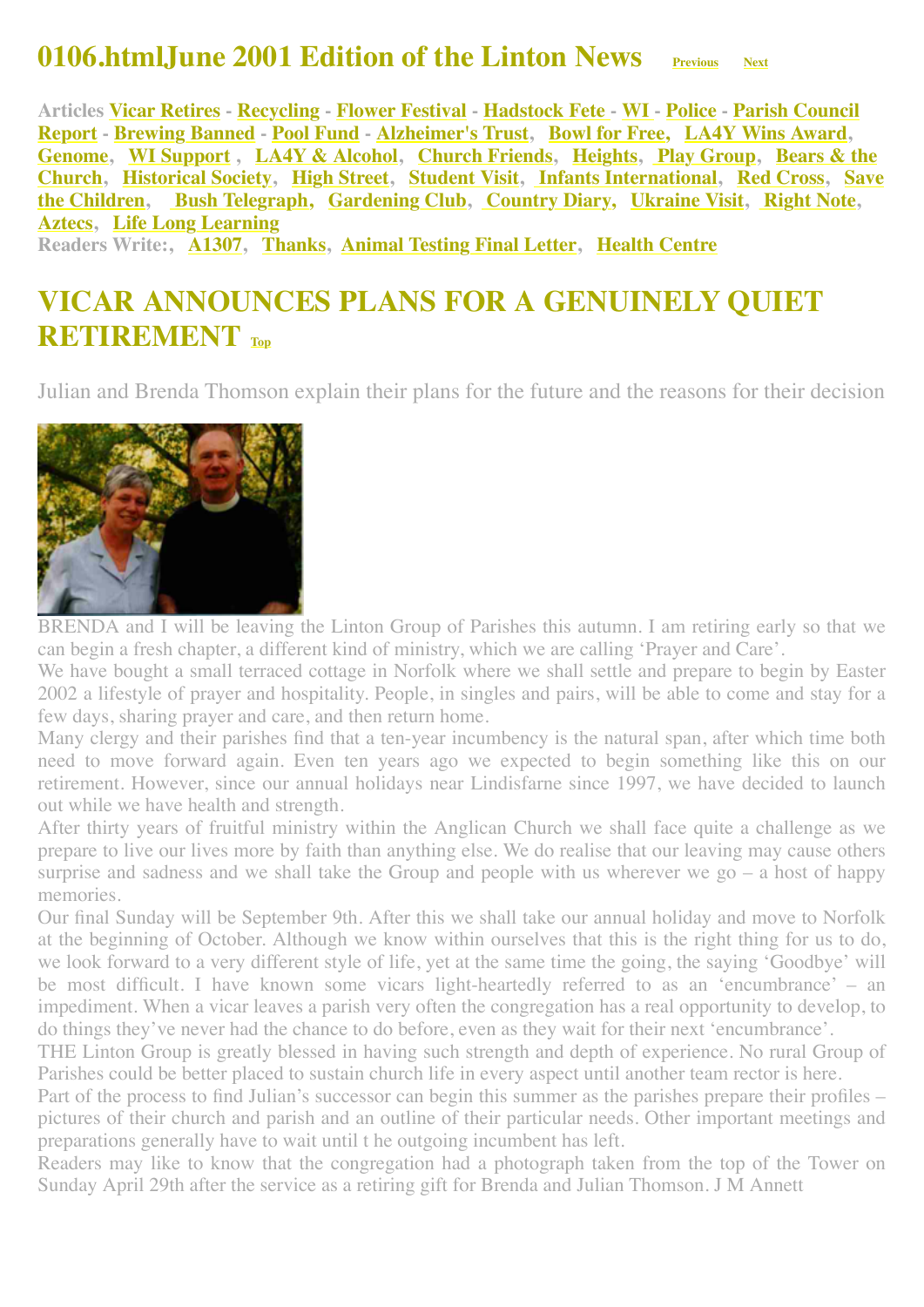## <span id="page-1-0"></span>**RECYCLING ON YOUR DOORSTEP [Top](#page-0-1)**

AFTER years of prompting from your local councillors the District Council is taking recycling seriously by collecting from your home. In the week commencing 11th June every household in Hildersham and Linton should receive a green plastic box. This is for you to fill with recyclable materials ready for the first collection on 28th June. What can go in the box? Newspapers, magazines, junk mail, telephone directories (not Yellow Pages), textiles, steel tins and steel/aluminium drinks cans. Glass bottles and jars will also be collected but do not put them in the green box. Glass should be put out separately in a plastic bag/cardboard box.

This is your chance to make a positive contribution to saving valuable resources and protecting the environment. It can only work if you do your bit by sorting your goods properly. If all goes well this collection will allow 33% of all household waste to be recycled! And you will be helping our community directly. For every tonne collected the Parish Council will receive £5.71. Please support this effort.

If you want help or more information ring % 01353 863971 during office hours.

J Batchelor

#### <span id="page-1-1"></span>**BLOOMING ON [Top](#page-0-1)**

THE theme of this year's 33rd consecutive Flower Festival is "Whose world is it anyway?" There is so much current concern about the state of our planet: global warming, the ethical implications of scientific research, the crisis in the farming industry and the destruction of the great forest areas of the world are some of the issues which come to mind. We hope to reflect some of them in our flower displays in church and give pause for reflection. In addition there will be as usual a full programme of entertainment for all the family with the Great Granta Duck Race as the climax on Sunday afternoon, a range of stalls including produce and crafts, an all-day restaurant, cream teas and musical events.

## <span id="page-1-2"></span>**HADSTOCK PLANS ITS FETE [Top](#page-0-1)**

OVER the years, Hadstock Fête has had various distinguished visitors. Last year the fête was opened by Matthew Pinsent who, along with Steve Redgrave and Co., went on to Sydney and Olympic glory. The fête raised £4,800—a record amount.

This year the fête will be held on Saturday 16th June, starting at 2pm. The main attractions will be an aerobatic display by David Barrell, weather permitting, a display of birds of prey, a mini traction engine, a display of children dancing from Ashdon School and a small auction. A new event this year is a sack race between teams from various pubs and businesses in the area. The tug-of-war is between teams from Linton and Hadstock. Once again there will be a display of vintage cars. There will be a small craft fair and during the afternoon the Hadstock Silver Band will entertain everyone. All this in addition to the usual attractions—stalls, games, raffles, rides, burgers, etc.

If you have any toys, books, bric-à-brac, etc., that you would like to donate to the fête, please take them to 41 High Street, Linton—behind the bakery— and we will arrange to pick things up. Tim Plumridge

### <span id="page-1-3"></span>**WI DRAMA [Top](#page-0-1)**

LINTON Village College is the venue for the Eastern Region Final of the National Federation of Women's Institutes Drama Festival on Saturday 30th June, from 2 to 10pm. Eight new one-act plays will be judged by GODA adjudicator Sally Noble.

Tickets £5 from Margaret Clark.

# <span id="page-1-4"></span>**LOCAL CRIME DOWN THIS SPRING [Top](#page-0-1)**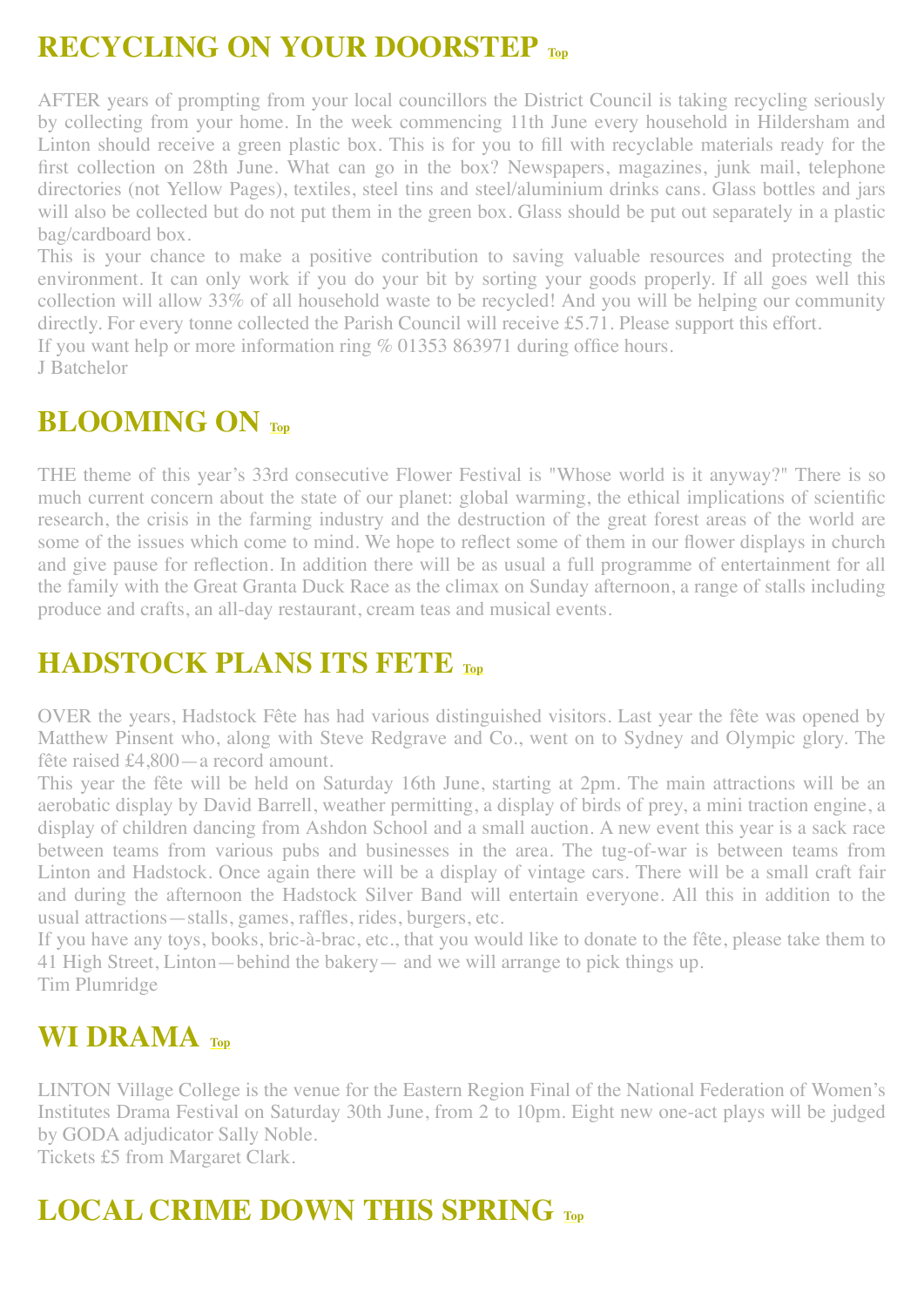APRIL, the latest month for which figures are available, was the quietest month since I took over the role of Community Officer (CBO) in February 2000. Linton has had fewer crimes than it has had for a long time. I feel that through my hard work over the last year, local people who would have continued to commit offences are now deciding that it is not worth it. Let's wait and see what happens over the summer.

I have had success obtaining prosecutions for some local youths and I feel that this has now deterred them from their criminality. There is always going to be crime, and some is committed by persons visiting as opposed to locals, but I am very pleased with the way crime has fallen this last month. I will continue to monitor the figures and continue in my policy of firm but fair policing. If anyone has anything they wish to say on the subject I would welcome the feedback.

I am aware that these figures are for one month only, but I have received less than complimentary comments about previous months' figures, and I would like to put people's minds at rest about my commitment, and also the commitment of the service as a whole. The CBOs at Sawston have been promised that they will remain on their respective beats as long as possible. I have been a full-time CBO since April, and this will continue into June. The service understands the importance of CBO work, and also the needs of the community.

I am appealing for anyone interested in becoming a Neighbourhood Watch Member to please get in touch with our Community Contact Jacqui Arbon at Sawston on 01223 358966 ext. 3609.

I value the NHW and I would like to see more people getting involved. There is not very much input required setting up, and running it is very simple. It is all about something that we used to do years ago without being told, looking after each other. It doesn't require much more than just keeping an eye on your neighbours' houses while they are out, watching for suspicious vehicles in your street, and letting the police know. In some instances there is a reduction in the cost of your home insurance if you are a member, and you will receive regular contact from me, about all sorts of issues, such as crime reduction and what's been going on locally and nearby.

It doesn't mean that you have to patrol the streets until the early hours, just be vigilant when you are at home or in the garden or washing your car. If you hear something about an offence and are worried, I can give you the facts (obviously without breaching data protection). I would ask anyone reading this to try to get his or her neighbour, or street involved in looking after each other. If just two people in a street join, that can make a vast difference to helping to keep your neighbourhood safe from crime. Training is available if you want it.

Remember, if you are reporting an incident or crime, ring 01223 358966. If it is an emergency ring 999. Pc Andy Denzey

### <span id="page-2-0"></span>**The PARISH COUNCIL [Top](#page-0-1)**

Reported by GRAHAM POTTER

THE AGM of the Parish Council saw the election of a new Chairman, Dr Val Urwin, with Mrs Enid Bald as vice chair.

It was confirmed that there will be no bus pass refund this year as bus passes are free now. The Council are looking into providing bike stands for the cemetery. The District Councillor gave an update on the foot and mouth situation concerning footpaths. The police meeting has been cancelled in the village and the police will now be at Tesco's car park in Saffron Walden.

At the Annual Parish Meeting only 12 members of the public attended with 10 Councillors and two guests. The Chairman gave a summary of the Council's activities over the year. The Cathodeon building has been such a success that a storage extension had to be added. The Social Centre, the Council's base, has had a new roof with assistance from the Parish Council. We have also helped to fund the Millennium Sculpture Project and support the Drop-In Centre. We have increased street furniture with three new seats, waste bins, grit bins and doggie bins. We gave grants to the Linton Pool Project, and to Mrs Iris Jeffery to complete her late husband's work on Linton's council housing. The Council is still looking to increase its recreational areas. Work is continuing to find a replacement for Barclays in the High Street. The Horn Lane bridge area is being refurbished as a Millennium Project. Money has also been set aside to support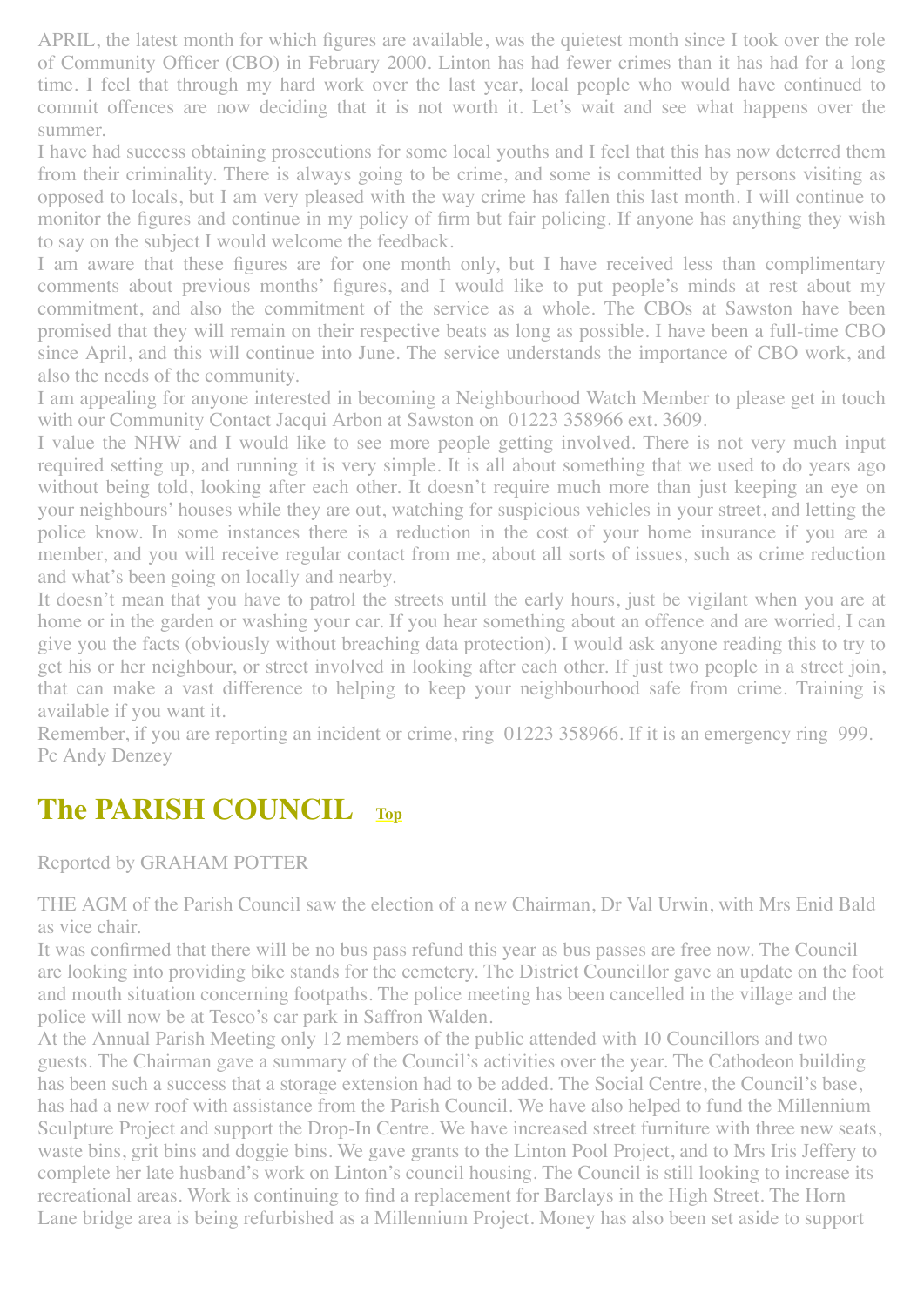the Mobile Village Warden Scheme. The traffic situation was updated. The Council is preparing to apply for funding under the government White Paper on 'Quality Parish Councils' which is aimed to allow Parish Councils to provide more of their own local services. Following suggestions from three young women for improvements at the recreation ground the Council has made provision for safety surfacing under the play equipment within the fenced area, replacement of swings and aerial runway and an additional piece of equipment. It will also provide a tarmac play area and a tarmac path around the recreation ground, and possibly a car parking area near the Meadow Lane entrance. Dr Cox reported on the un-audited accounts for the past year with the high spend being the final costs of the Cathodeon Building. Mr Linsdell reported on the Parish Charities and how 40 of our elderly parish residents received £25. Clive Bush then gave a presentation on the Village College's twinning with the Boepathutse Junior/Secondary school with its 1100 children and 23 teachers, in an area with 80% unemployment. Mr Bush was joined by a young student, Moses Mashishi, on a cultural visit from the Boepathutse school . Mr Gore gave a presentation on recreational space related to increase in population over the last 150 years. When asked about more houses in Linton the District Councillor reported that SCDC was trying to protect villages, market towns and larger villages. There is an option of 6000 houses at Abington but development at Oakington is the SCDC favoured site. Mike Gee the Chairman reminded the meeting of the Public Meeting about traffic on the A1307 at 7.30pm on 14th June at Linton Village College, urging all to attend.

# <span id="page-3-0"></span>**BREWING BANNED IN HILLWAY: BESTSELLER REVEALS ALL [Top](#page-0-1)**

IF Frank and Iris Jeffery's sell-out book on Linton housing makes fascinating reading for a resident of less than five years, it will be even more so for those who have witnessed many of the changes so carefully recorded.

The numerous photographs of cottages now gone and their replacement council houses inserted into the chronological text in sequence rather than in blocks contribute to a very easy and comfortable read. The book is a tribute to the efforts of individuals, one of whom "had no faith in Local Authorities" and those serving on District and Parish Councils who slowly but surely brought about changes to improve the dreadful living conditions of the workers.

Some fascinating facts emerge including a mention of Linton in Parliament in 1908, the sale of a Council house in Duxford as early as 1936 and a ban on brewing in the houses in Hillway! My walks around the village are now taken with new insight as I pass dwellings I can match with snippets of information gleaned from this absorbing book. Gloria Fidler

## <span id="page-3-2"></span>**LEARN TO BOWL FOR FREE [Top](#page-0-1)**

EVER thought it would be fun to learn to bowl? Well now is your opportunity. The Linton Granta Bowls Club are offering a five week introductory course completely free of charge. It starts on Thursday 7th June, runs from 7 to 9pm and takes place at the bowls green on the recreation ground. They even supply all the equipment! For more details phone the Community Education office on 892400 or simply come along on 7th June. All you need is a pair of flat heeled shoes and a keen eye! John Batchelor

## <span id="page-3-1"></span>**POOL FUND BOOSTED BY AWARD [Top](#page-0-1)**

Three Committee Members from the Linton Area Pool Project attended an awards ceremony hosted by the Cambridge Evening News on 15th May at the Guildhall, Cambridge. Lynda Askew, Tim Richardson and Tracey Wilson were presented with a cheque for £350 in recognition of the endeavours of the Committee to resurrect the 30-year struggle to build a swimming pool in Linton, for the use of all residents of Linton and the surrounding areas.

Ron Amsden, founder of the current committee, entered the project for the competition at the last minute,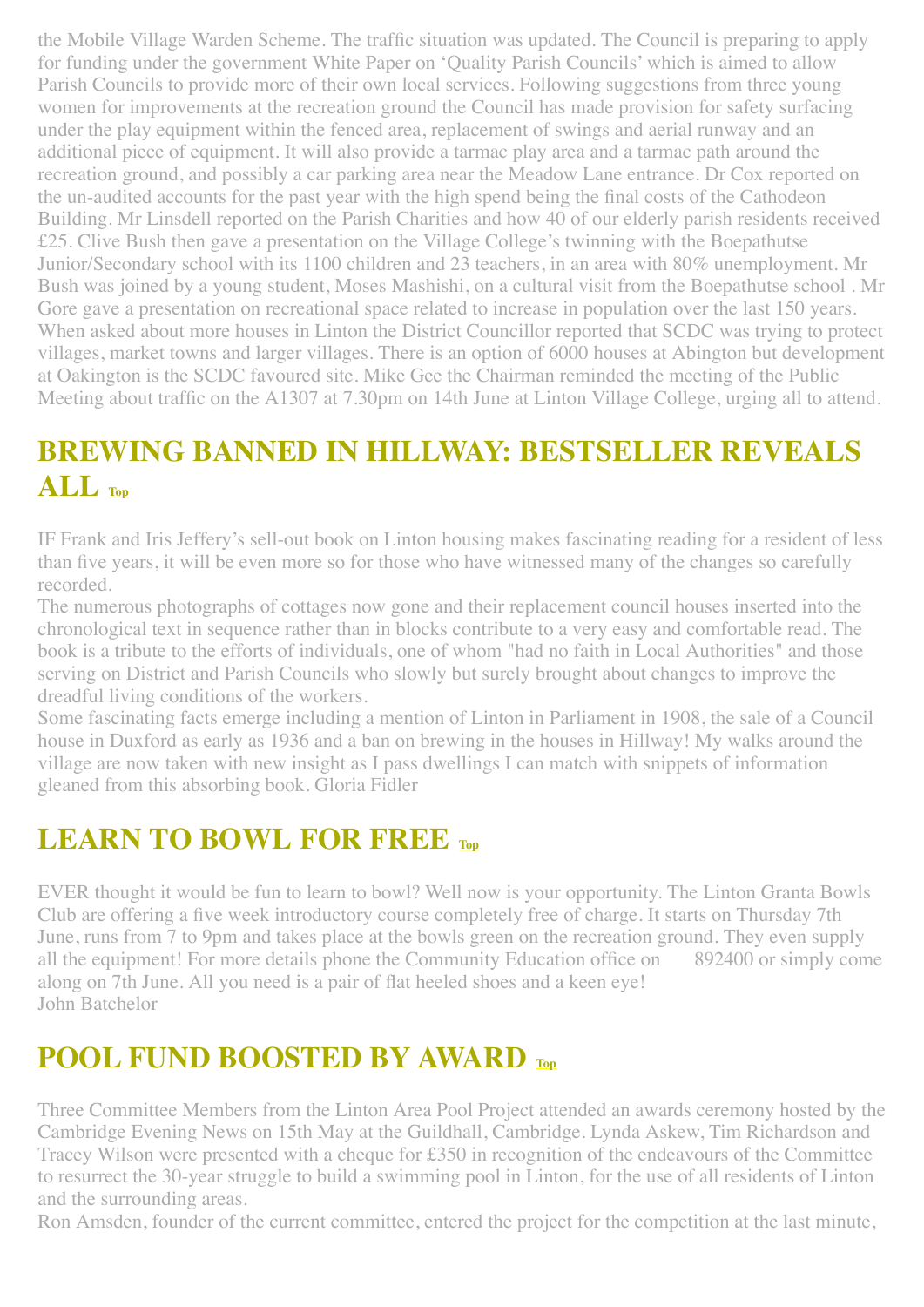and they were put in the category of 'Schools and Community Foundations Projects'. LAPP's entry was only beaten by Great Chesterford-based MEDICS, who were certainly worthy of their award of £1,200. Lynda Askew

## <span id="page-4-0"></span>**ALZHEIMERS TRUST [Top](#page-0-1)**

A COFFEE morning in aid of the Alzheimers Research Trust will be held from 10am until 12noon on Thursday 28th June at 2 Kenwood Gardens, Linton. There will be cakes and a bring-and-buy stall. Jean Pollock

# <span id="page-4-1"></span>**LA4Y WINS TOP PRIZE [Top](#page-0-1)**

IT was fifth time lucky for Linton Action For Youth's entry in this year's Cambridge Evening News Community Challenge Awards. The judges were impressed with the ground-breaking work being undertaken with young people and were particularly keen to support the work LA4Y is doing with families.

A £1,000 prize will go towards funding a new full-time Family Support Worker whose job will be to build on the work already started in helping families. It is hoped that the new staff member will join the existing youth work team in September. The rest of the money needed, some £25,000, has already been raised from a consortium of donors including the Parish Council, Anderson Trust, Village College, Community Education, Student Support, Primary Care, Social Services and the District Council. This development, together with the Community Challenge Award, represents a considerable vote of confidence in the professional expertise of our youth workers and a big boost to the team. Well done to all of them. John Batchelor

# <span id="page-4-2"></span>**WHAT'S IN A GENOME? [Top](#page-0-1)**

HAVE you wondered what all the fuss is over the human genome project? Please come and hear Dr Richard Durbin from the Sanger Centre, at Hinxton Hall, speak on 'The human genome project - what is it and what will it mean for society at large' at 7.30pm in St Mary's Church on Sunday 3rd June. The talk will be followed by refreshments and a discussion, chaired by David Parry-Smith.

# <span id="page-4-3"></span>**WI SUPPORTS WARDEN SCHEME [Top](#page-0-1)**

ANN Simpkin, Vice President, welcomed 28 members to the May meeting. Birthday posies were made and distributed by Miriam Rixon.

Linton WI have received an invitation to WI House in Cambridge, which is celebrating its 30th Anniversary in July. There is to be an evening for new members on 27th July, at Pampisford. Information has been received about summer day schools, to be held at Cottenham Village College.

Enid Bald joined the meeting to give information about the proposed Community Warden scheme. There was an opportunity to ask questions. Volunteers were requested to help with fund raising. Joan Pearman then gave a report on the Spring Council Meeting at which Jeremy Spake had given a very humorous account of his job with the BBC.The main business of the evening was a presentation on the two resolutions to be put forward in June at the Intermediate General Meeting in Cardiff. Tricia Lewis will be the delegate from Linton WI at this meeting. The first resolution proposes the re-introduction of school nurses and the second concerns the training of staff working with the elderly.

After refreshments, there was a beetle drive organised by Clare Neville and June Bunn. The raffle was then drawn.

The next meeting takes place at 7.30pm on 5th June at the Social Centre. The speaker will be Shirley Love from Addenbrooke's talking about osteoporosis. Anne Parry-Smith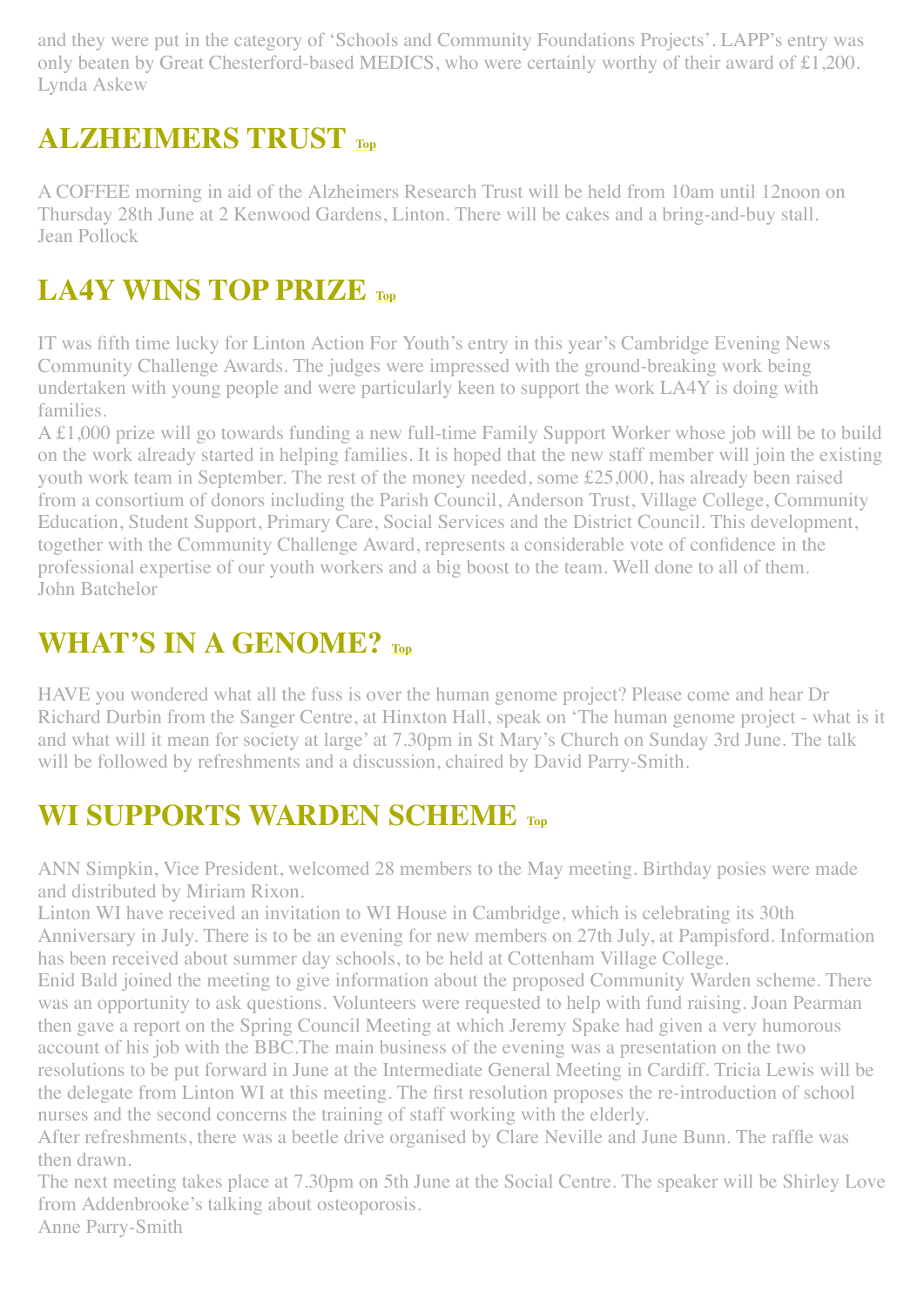# **A1307: LET'S MAKE OUR VOICES HEARD [Top](#page-0-1)**

Dear Editor,

I was very pleased to read in the last issue of Linton News that a meeting has finally been set up to give the residents of Linton and other parishes along the A1307 an opportunity to air their views about the ever increasing volume and unchecked speed of traffic through our villages.

We have been campaigning for some time to get the County Council to speak with us about the dangers to all pedestrians and motorists of the stretch of road that bisects Linton, but with little success. We are currently circulating a petition to reinforce the level of feeling within Linton and whilst we have been out getting signatures we have also been asking people if they are going to attend the meeting set up at Linton Village College at 7.30pm on 14th June. To our horror, very few appear to know about it. People are attending this meeting from the County and Parish Councils, rarely does one get the opportunity to address them both at the same time, it is imperative to attend, if you care.

This is our big chance to really make those in power sit up and take notice of our concerns. If you ever sit in your car waiting for a chance to join the A1307, or try to find a gap to cross the road, or moan at the amount of traffic in the High Street and the speed that it travels at, then surely you owe it to yourself to attend and try to make a difference. There is no point in sitting back, as things will only get worse with the planned housing development in the area. If we don't get something done now it will be too late. In the Spring 2001 publication from South Cambridgeshire District Council, the word transport was only mentioned once. However, they are planning astonishing new housing development, which will mean an additional 42,000 homes within a 20-mile radius of Cambridge within the next 15 years. How do they think those people are going to get to work, take their children to school, use the local amenities, etc?

Have they really thought about it?

I urge people to stand up and be counted on behalf of their own families and others within the community by attending the meeting. This could affect the rest of our lives. Jenny Roland

#### <span id="page-5-0"></span>**Thanks [Top](#page-0-1)**

#### **Dear Editor**

Please may I say a big "Thank You" to everyone who responded so kindly to our recent appeal for funds for a new bowls carpet and equipment. I have been completely overwhelmed by such generosity. The target was reached within six weeks, which is amazing.

Now our bowlers are ready for all challengers!

A full list of donors is on display in Chalklands Communal room.

Linda Kelly, Warden, Chalklands

#### **Dear Editor**

I thank all my friends for the beautiful cards and gifts, which I received on my special day, and most of all being there and helping me to enjoy a lively day with so many of them, and also to Rosemary and Peter for the lovely lunch.

Biddy Morgan

### <span id="page-5-1"></span>**ANIMAL TESTING: A FINAL WORD [Top](#page-0-1)**

#### Dear Editor

Whether or not we can completely agree with their point of view, those people who are so vehemently opposed to animal experimentation as to give up a considerable part of their spare time in arguing and demonstrating against it must earn our respect. Most of the great wrongs of the world were finally put right because of people like them—people who were willing to be different, and to tirelessly attempt to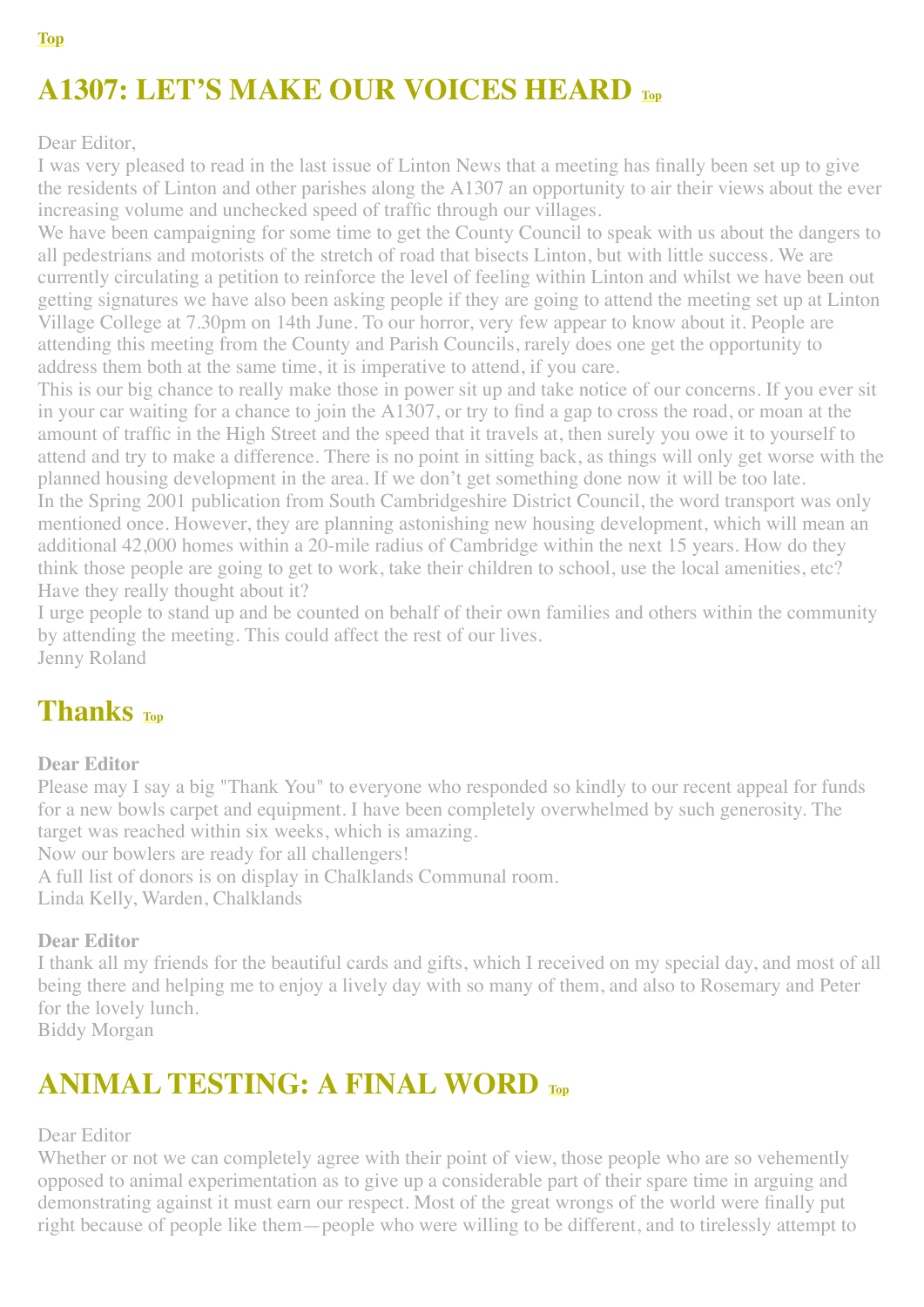persuade others to be different too.

That said, and truly meant, it will do their cause no good whatsoever if these admirable people do not find some way of distancing themselves from the extreme behaviour of some of their fellow demonstrators. Even allowing for the distortions and sensationalism of the media, it is clear that there has been some violence and some intimidation; and it would surely strengthen the cause as a whole if those demonstrators for whom such methods are repugnant would clearly disassociate themselves from them. No crusading movement welcomes a split in its ranks, but until such a split does take place all demonstrators against animal experimentation are likely to be tarred with the same brush. And that given that their argument must ultimately rest on moral rather than scientific grounds— would be fatal. C Scarles

Although the Linton News paper will not carry any more letters on Animal Testing any received will be put on the web site

# <span id="page-6-1"></span>**GRATEFUL PRAISE FOR HEALTH CENTRE STAFF [Top](#page-0-1)**

Dear Editor

It's not often that anybody has something good to say about the NHS, but I do. Give praise where praise is due.

Recently I took my 10 year old son to the doctors. I was rather concerned because he had a very bad headache, had been sick twice, was shying away from the light, and had a worrying rash on his face. I'm sure that every mother is aware of what was going through my head–is it the unmentionable 'M' word? I took my son to see Dr Lea-Cox, whom we had never seen before. She had a good look at him and explained that she didn't think it was the 'M' word, but wanted him to pop up to the hospital for a blood test. Unfortunately due to health problems myself I am unable to drive so transport was arranged by the surgery.

After waiting some time for the transport, we were asked to go into a side room, where my son received another check over by the same doctor. She was concerned after this check–his temperature had risen and his headache was worse. He was given Calpol and a hefty dose of penicillin was administered, an ambulance was now requested to take my son to Addenbrooke's immediately, the nurse stayed with us to sponge him down and keep an eye on him till the ambulance arrived. Every parent's nightmare!

My son was treated for meningitis, all tests were inconclusive, but all the signs were there. Thankfully due to the quick thinking of the doctor and nurse involved my son only got better. He was in isolation for three days in hospital and then was allowed home with a course of penicillin.

I'm still not sure if he had meningitis but I'm very grateful to all at the Health Centre for their care regarding this matter.

Thank you very much to Dr Lea-Cox and the nurse (I'm sorry, I'm unsure of her name). Dawn Newman dawn.newman@ukgateway.net

# <span id="page-6-0"></span>**ACTION ON ALCOHOL FROM LA4Y [Top](#page-0-1)**

WE at Linton Action for youth would like to share with you some of the recent achievements of Linton's young people. Firstly we have now formed an LA4Y Alcohol Committee which consists of ten young people working alongside their three youth workers to raise awareness of alcohol issues, to begin to adopt a more responsible attitude to alcohol and update our Alcohol Policy. We all recently enjoyed a training day at Burwell House—covering such topics as communication skills and how committees work. We also have a small group who are all working hard towards their first bronze Youth Achievement Award. Some of the group have already completed their first 15-hour challenge. This year we are taking part in the Flower Festival and a group of three young women have volunteered to give up their time to create a display which will be called 'Allsorts'. We hope you will join us in celebrating and congratulating all of the young people involved and we should all be very proud of them.

On a more topical note we would like to announce that the Drop-In building is soon to be painted green—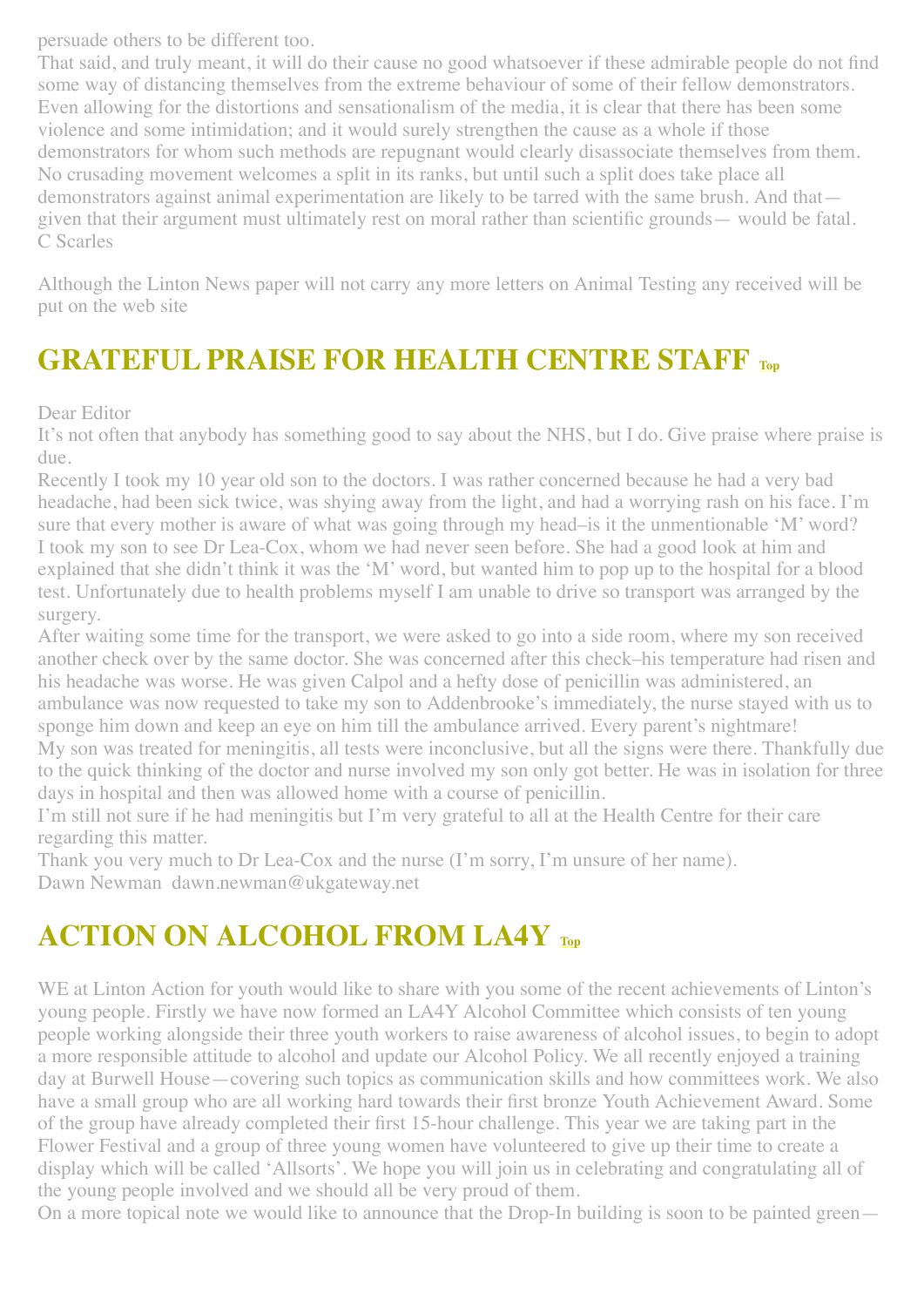with plenty of young people already volunteering to help. Liz Govier

# <span id="page-7-0"></span>**CHURCH NEEDS NEW FRIENDS [Top](#page-0-1)**

#### Dear Editor

Thanks to publicity provided by The Linton News and other papers my book on Linton housing has just about sold out and I would like to thank all who helped in one way or another, among them Linton Post Office, Hale and Jacobs, Sweet Talk News and Salon One who did most of the selling and not least those who bought copies!

The book concentrated on relatively recent housing, but Linton buildings, of course, go back many centuries. This broad spectrum is encapsulated in the fabric of the parish church of St Mary which for many, whether churchgoers or not, must be one of the focal points of the village. We would be very much the poorer without it, but old buildings such as this require constant repair and maintenance and ours is no exception as indicated by the article by the Venerable Alan Clarkson in last month's issue of The Linton News. When originally set up some years ago the Friends of St Mary's was intended to have a secular appeal and reach out to people who were not necessarily churchgoers but recognised the importance of keeping the church fabric in good condition. Let us hope, therefore, that the newly constituted Friends will attract widespread support.

Iris Jeffery

# <span id="page-7-1"></span>**SPOTLIGHT ON THE HEIGHTS TOp**

THE Spring Term was yet again another busy time for staff and pupils at the Heights. Year Six pupils are very aware that the SATs were looming– just a few weeks away. The rest of the school have taken their optional SATs as part of the School's Self-evaluation programme.

With the continuing pressure of maintaining standards and reaching targets, it is difficult for staff to avoid pupils having 'all work and no play'. But teachers at the Heights have found room in the curriculum for some light relief! The whole school supported Comic Relief in March. Pupils arrived clad in red attire with pennies to add to the 'mile' created in the playground. For a small fee, cakes and biscuits could be purchased and pupils were invited to enter a joke- telling competition won by Charlie Morrison-Ayton whose joke involved a woman locked in a car without a key being eventually saved by a man in 'khaki' trousers! A creditable £270.70 was raised for Comic Relief.

I was privileged to join Year 6 pupils and staff at a science lecture by Dr.Bryson Doyle on the subject of 'Light' at Cambridge University. It proved to be an interactive mind-boggling journey on a subject that is part of the National Curriculum. Dr Doyle showed us how light heats, illuminates, bounces, bends, splits, reflects and refracts! A member of staff commented that to create the same experience in the classroom would be no easy task and Year 6 pupils came away enlightened! The same pupils, accompanied by four members of staff, had a trip to the Isle of Wight to look forward to at the end of April. It was a chance for the pupils to enjoy a variety of indoor and outdoor activities while learning some independence and responsibility away from home, for some, for the first time.

The Year 3 and 4 football team recently achieved success by beating Icknield School 4–3. While the mixed netball team also beat Icknield 7–3. Congratulations to them.

The Summer Term amongst other activities will offer a Musical Workshop production called 'Backtrack'. Years 3 and 4 will be visiting Kentwell Hall in July as part of their Tudor History studies.

Ms Sophia Peck, teacher of Year 5, could have been attended by at least 15 bridesmaids at her wedding at Easter, all willing volunteers from her class. Transporting them to Scotland for the happy occasion proved a bit daunting! Ms Peck has returned this term as Mrs Wareham and Linton Heights wishes her every happiness in her married life.

Jane Bowen

# <span id="page-7-2"></span>**PLAYGROUP NEWS [Top](#page-0-1)**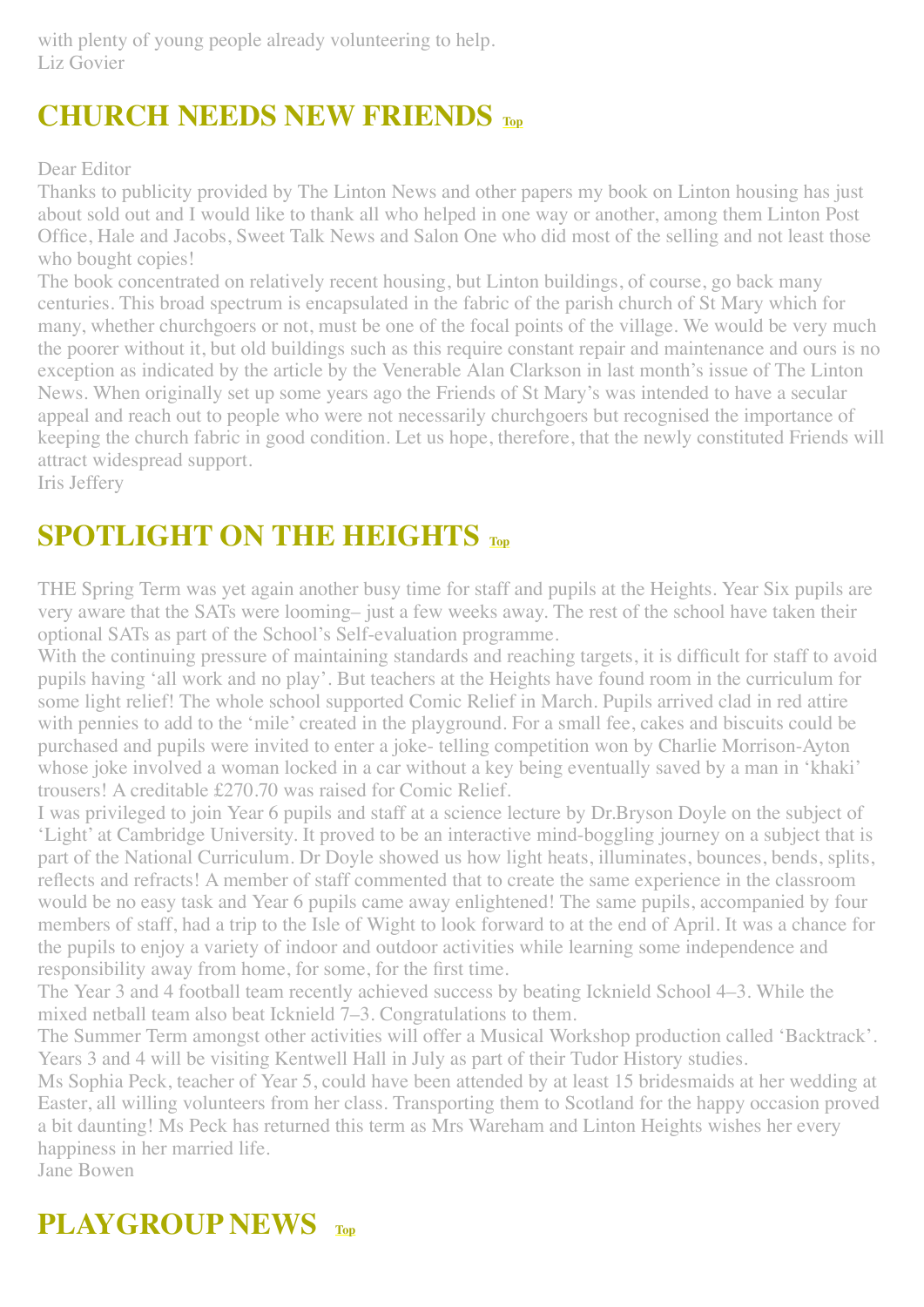LINTON Granta Playgroup is pleased to welcome new members of staff: Elizabeth Simpson (our new leader), Anna Wright, Julie McCarthy and Rosemary Palmer. We rely on fund raising and our Midsummer Madness will be held with Chestnut Playgroup on 7th July at Linton Infants School. Tickets are available now from both playgroups. Contact Karen Ager or Esther Cox.

# <span id="page-8-0"></span>**BEARS GIVE THEIR ALL FOR CHURCH [Top](#page-0-1)**

A NUMBER of events are planned for June and July in aid of the Friends of St Mary's.

On Saturday 9th June, there will be a teddy bear parachute drop from the top of St Mary's tower. We have the parachutes, just bring your teddies (all sizes). There will be first aid on hand. Successful teddies will be awarded a certificate to say they have jumped from the top of the tower of St Mary's. The drop begins at 3pm. Each bear will pay an entry fee of £1 in aid of the Friends of St Mary's in restoring the church. Parachutes are very kindly supplied by Irvin Aerospace of Letchworth.

At 6.30pm the re-launch of the Friends will take place in St Mary's with a champagne and strawberries reception prior to an exciting jazz/classical concert in church at 7.30pm with Respectable Groove, a programme with popular and wide appeal. Tickets at £10 (concessions £8) from Linton newsagents or reserved by phone. Admission to the reception will be by free ticket only (for catering numbers). The concert is being presented by the Friends of St Mary's in association with the Linton Musical Society as part of the Linton Church Flower Festival 2001, 'Whose world is it anyway?'

The Friends aim to enrol 250 new members this year and begin to raise money towards the £100,000 target needed. Do come and join the fun.

On Thursday 12th July we have the Safari Supper, from 6.30 to 10pm. There are just 20 tickets left, so book soon from Monica and Alan Clarkson. Tickets are £10. People need to travel in pairs in cars. If you need car transport, please let us know.

The Safari starts at the Rectory with glass in hand. Each pair is directed to one host and hostess for a starter, to another for the main course, and to a third for dessert. With luck no one meets the same people twice (except at the beginning and the end). Furthermore, no one knows where they are going until they meet each host. All end up at the Rectory at 9.30pm for coffee and the swapping of notes. Alan Clarkson

# <span id="page-8-1"></span>**LINTON HISTORICAL SOCIETY [Top](#page-0-1)**

THE Historical Society's last meeting before the summer break was well-attended. Mrs Holman, who inaugurated the Gurteen Museum, related Gurteen's long history of textile manufacturing. Since its start over 200 years ago it has remained in the hands of the same family and in the same town (Haverhill). It expanded from weaving cloth and manufacturing workers' smocks to ready-made suits for men and boys. The onset of mechanised manufacture and the import of cheap foreign clothes led to the manufacturing side being transferred to Portugal and the premises are now used as a warehouse for the imported clothes, with a museum to which admission is by appointment only.

The next meeting on Tuesday 18th September will be the AGM, with wine and a quiz on Linton. Joan Pearman

## <span id="page-8-2"></span>**HIGH STREET: BE PATIENT AND RESPECT THE RULES [Top](#page-0-1)**

IN last month's Linton News, I congratulated the Co-op for supporting wholeheartedly our aim to improve safety for our schoolchildren ('High Street traffic: simple solutions work'). The Co-op, however, is not the only cause of traffic congestion at the time children go to and from school. Any vehicle accessing this section of the High Street at school times could potentially cause problems and does. Although school numbers and associated car journeys can alter year by year the High Street cannot and parking spaces will always be limited no matter what traffic measures are in force. We are currently exploring the possibility of staggering the time children arrive at school, perhaps in association with a Breakfast Club, something which has been well received in other areas, which would reduce the number of vehicles requiring access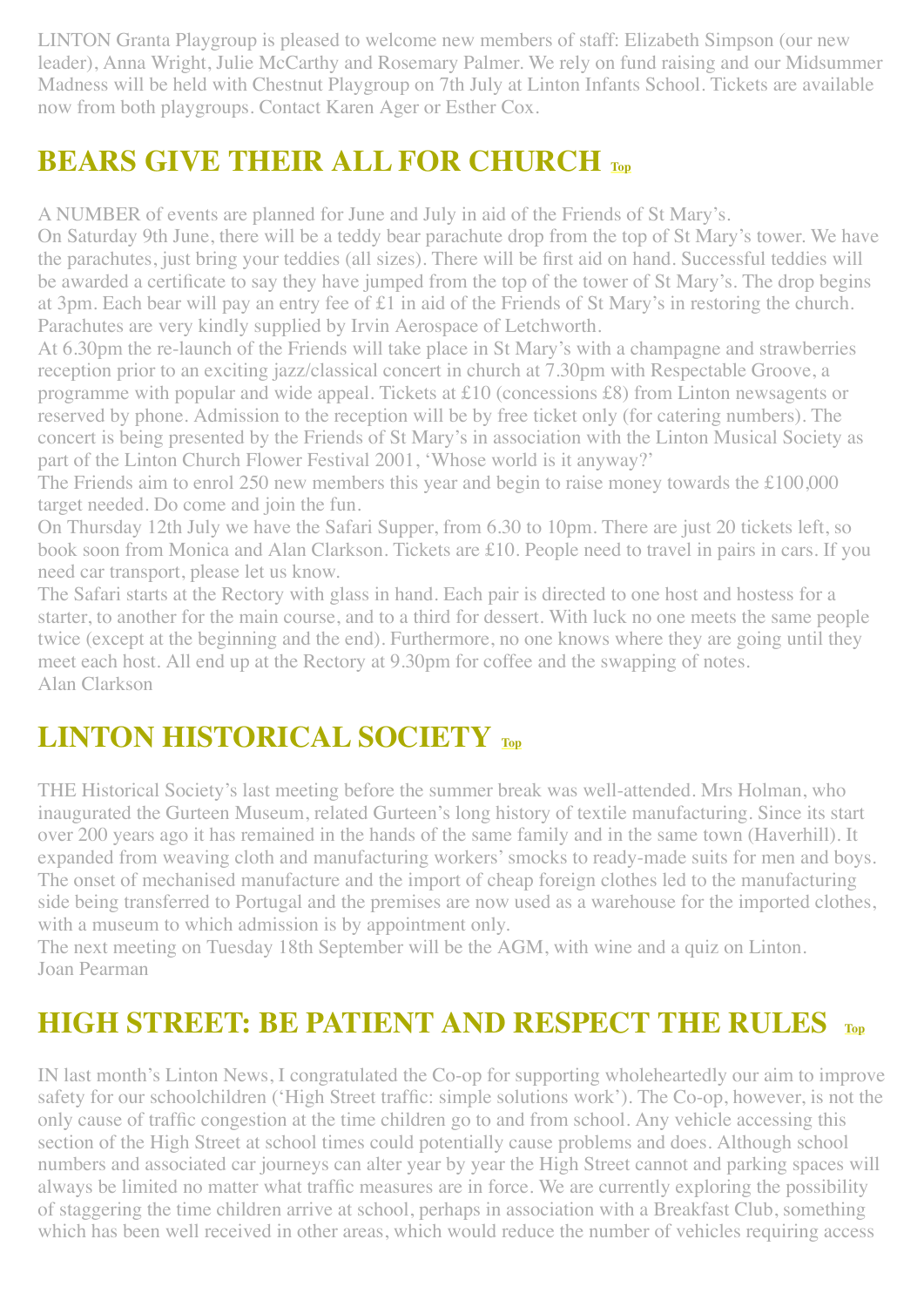to the school at the same time.

In the mean time we would like all High Street users to ask themselves 'Am I causing a traffic problem for someone else?' It may be that a small alteration to your use of the High Street would benefit many. If you can answer 'yes' to any of the following questions, you too could have been responsible for creating a dangerous traffic situation for other road users.

Have you ever parked on the double yellow lines outside the Co-op?

Have you ever parked on the double yellow lines anywhere between Green Lane and Coles Lane? Have you ever parked on the pavement?

Have you parked your car in Green Lane close to the junction with the High Street?

Have you ever allowed your car to mount the pavement to pass another vehicle when it was possible to slow down, remain on the road and still pass safely?

Did you know that you have committed a traffic offence if you have answered 'yes' to any of the above? Did you know that if you have ever parked on double yellow lines anywhere along the High Street you could have caused a major snarl up of traffic? Double yellow lines free from parked vehicles are essential for traffic to manoeuvre through the narrow High Street. Please do not park on double yellow lines. If you see any vehicle parked illegally please record the vehicle make and number and give the details to Andy Denzey via the police at Sawston ( $01223$  358966) or Gill Barker at the Parish Council office. Alternatively, you could use the Traffic Incident Report forms available at the Chemist, Sweet Talk News, the Co-op, The Video Store, The Post Office and Hale & Jacobs.

Above all, do not forget the Public Meeting to be held at 7.30pm on 14th June at the Village College to discuss pressing traffic issues on the A1307. This meeting will be attended by members of the County Council as well as the Parish Council and is a chance for you to have your say. Val Urwin

# <span id="page-9-0"></span>**VISITING STUDENTS STRENGTHEN SCHOOL LINK [Top](#page-0-1)**

**'It is by human contact that we achieve a sense of how we are all global citizens' Clive Bush on the hopes that brought four South African students to Linton**



STANDING in the dusty heat of a South African spring last September, I looked across the open assembly courtyard of Boepathutse School, over the heads of a thousand township children to a sign on a door which read 'Linton Village Community Laboratory'. It was tremendous to see such tangible evidence of our partnership with Boepathutse Junior Secondary School in Soshanguve. A school with no gym, sports hall, technology rooms, assembly hall or any of the luxuries we have taken for granted, at least now has a science laboratory paid for and equipped by Linton Village College and its community. The idea materialised about then. What about bringing four of these children to Linton to live and study in our community for an extended period? What would be the results of such a venture? I talked it over with the Principal at Boepathutse who in turn talked to the Governing Body of the school. They came up with the same feeling I had; that the experience would have a profound effect on the individuals, the school and the wider community - very positive ripples in a severely disadvantaged environment.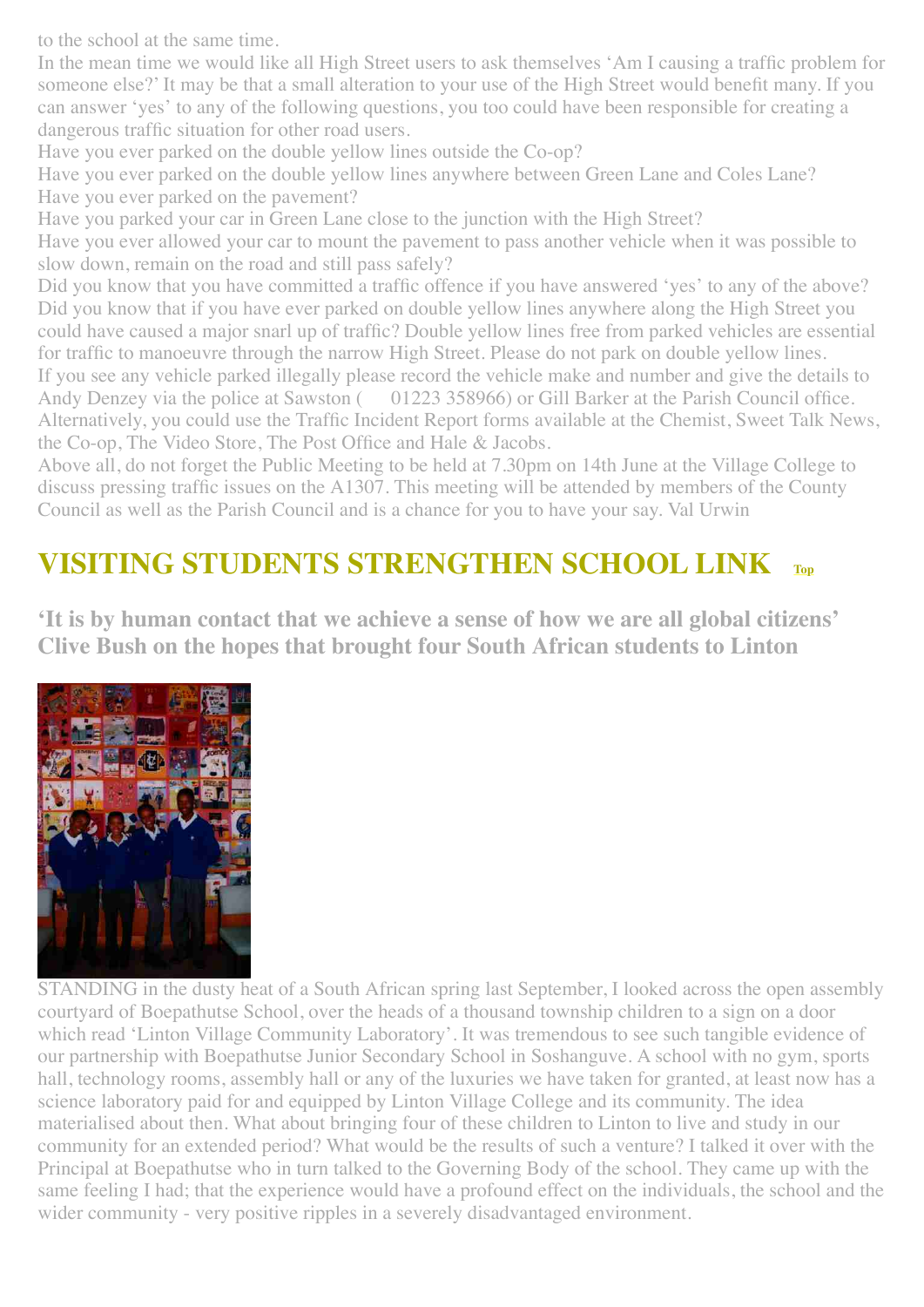By our standards, So-shanguve is a tough place. Two and a half million people live in single storey blockbuilt houses or shacks, criss-crossed by dirt roads. There are no amenities like parks, sports centres, swimming pools or shopping centres. The crime rate is very high and the unemployment rate is higher. Even for those in work, whose life is comparatively comfortable, the future is unstable. South Africa does not have a buoyant economy, its education system is struggling and a harsh and bitter racism is rife among some of the whites who still hold the best and most lucrative jobs in Pretoria and Johannesburg. Life is far from perfect in the UK though, and I knew that our visitors would bring much with them which would both strengthen our partnership and enrich and inform our College.

The township children I met were predominately positive, articulate, outgoing and fiercely proud of their school, their communities and their rich and vibrant traditions, all qualities we seek to encourage in the sometimes jaded 'first world'. So on Sunday 6th May the departure hall in Johannesburg International Airport was crowded with 200 people from Soshanguve singing and dancing to wish farewell to Moses, Eupricia, Desirée and Tshepo as they set off on their journey to our world. For two hours previous to this, all four had featured on a radio phone-in programme; the visit is the talk of the township. As they walked through the barrier at Heathrow next morning and smiled and waved, I knew we had done the right thing. Back at LVC they have made the whole partnership come alive for our pupils. They are popular for all the right reasons and they have become part of four families in Linton and Haverhill.

That ripple effect goes on and when our guests visit our primary schools, who are also developing links with schools in Soshanguve, I am sure they will cause much interest and excitement. And when they return to Soshanguve, something of LVC and its communities will go back with them. Who knows, other people may begin to talk to each other across those 11,000 miles and the great gulf between the developed and developing world, for it is by human contact that we achieve more understanding, tolerance and a sense of how we are all global citizens.

# **INFANTS' INTERNATIONAL AIMS**

'INTERNATIONAL' is the word on everyone's lips at Linton Infants since our application to work towards The International Accreditation award scheme was accepted. A series of activities to make children, staff and the community more internationally aware have been planned for the whole of the academic year and, if everything goes to plan, we will be awarded International status for the next three years.

Many of the activities we have planned involve our link school in Soshanguve, South Africa. We share our link school with Linton Heights Junior School and together we have to raise an annual sponsorship of £300. We decided to raise our half this year by making a collection after our annual Christmas production and Carol Service for Grandparents. Due to the generosity of those who donated we were able to send £377 to South Africa. A huge thank you to everyone who gave to this very worthy cause.

All the children have recently been producing work to make a brochure all about our school to send to our link school. We asked them to think about the things they like about school and the things that they think might be different in South Africa. For most children this was difficult as they have little knowledge of life and conditions there. In order to help give them a little more insight, Clive Bush very kindly came in to talk to all the children about his experiences in Soshanguve. His stories and slides were certainly an eye-opener for all who attended and we would like to thank Clive for sharing these with us. Other International activities planned for this year include an International World Book Day, further correspondence between our children and our link school, and various topic and music activities involving other countries. If we are successful in achieving International Accreditation we will certainly be letting everyone know! Susan Ireland

## <span id="page-10-0"></span>**RED CROSS COLLECTION [Top](#page-0-1)**

THE local house to house collection raised £794 from Linton supporters. Nineteen collectors took part in the event; six collected less than last year when £980 was raised. Many thanks to all collectors and supporters. Volunteers are needed to collect for next year's event, date to be announced. Please contact the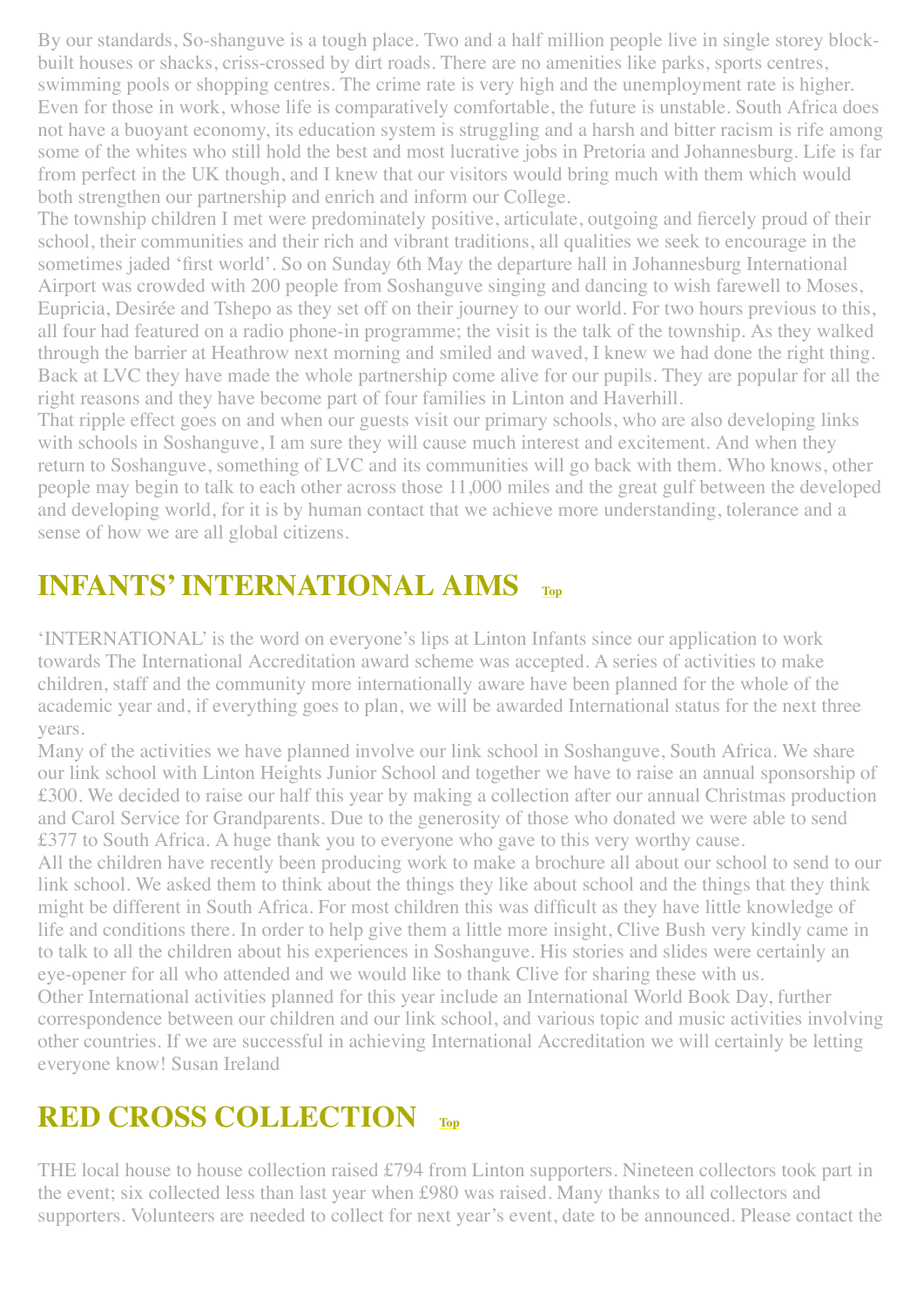Linton organiser,

# <span id="page-11-0"></span>**SAVE THE CHILDREN [Top](#page-0-1)**

THANK you to everyone who donated to the collection for Save The Children, and to all those volunteers who did the collecting. A total of £1407.38 was raised in Linton, Withersfield and Hadstock. Your support really does make a difference for millions of children around the world. Judith White

## <span id="page-11-1"></span>**THE BUSH TELEGRAPH [Top](#page-0-1)**

AS I write, it is a cloudless day and the college is almost empty. Groups of our children are on activities in various parts of Britain and Europe. Those who remain here are experiencing things that normal life and schooling does not provide. For example; climbing, archery, a day with the Army or a visit to those aspects of Cambridge normally experienced by University students or tourists. If you add to this the class based follow up work, the Insight into Industry experience and the African events, you see a classic case of 'It wasn't like that in my day'! That of course is without considering Year 10 work experience, the Ardèche canoeing trip, the French and German exchanges and the visit to the WWI battlefields. We do these things because education should be about enrichment, about broadening experience and providing for the needs of the whole child. The normal timetable can only do so much so we squeeze this wealth of opportunities into a week, or in the case of work experience, two weeks. This leaves the rest of the year for the more formal curriculum.

These days children are measured and tested more than they have ever been, and in this country, more than anywhere else. All this testing of course produces programmes of study and the pressure to do well; no one wants to slip down the league table ladder.

It would be a great shame though if this meant that those other enriching experiences were denied to children because of the pressure to meet targets. It is very important for young people to work in teams, to be expected to behave properly abroad or at a national monument; to appreciate the hidden delights of our closest city or quietly contemplate the reality of the American Cemetery.

In our drive to push our young people ever harder, let us not forget the importance of an open mind, a tolerant approach to life and a rich and varied experience. Perhaps it wasn't like this in our day, but then we did not sit four sets of national tests between the ages of 9 and 12. Clive Bush, Principal

## <span id="page-11-2"></span>**MAKE DATES WITH THE GARDEN CLUB [Top](#page-0-1)**

THE visit to Homerton College gardens will take place on Tuesday 10th July. We will be meeting at the Social Centre at 6.15pm for a 7pm start to the tour, after which refreshments will be available. Please put the date in your diaries and we look forward to seeing as many members as possible.

Our Plant and Produce sale last month was a great success with the weather definitely on our side. The extra space available at the new venue enabled us to offer refreshments, and gave prospective buyers a better opportunity to view the plants and spot someone to give advice if needed. A special mention goes to Susan and John Anderson who let us make free with their lovely garden and a thank you to everyone who helped in any way and to those who brought and bought.

Our next event is the Annual Show on 28th July, which is also open to non-members. We would especially welcome more child contributors, so for further details please contact Alex Todd. Gloria Fidler

## <span id="page-11-3"></span>**NEWS FROM THE UKRAINE [Top](#page-0-1)**

FRED Binks will return to Chalklands on Wednesday 13th June. He will be showing slides of the Ukraine,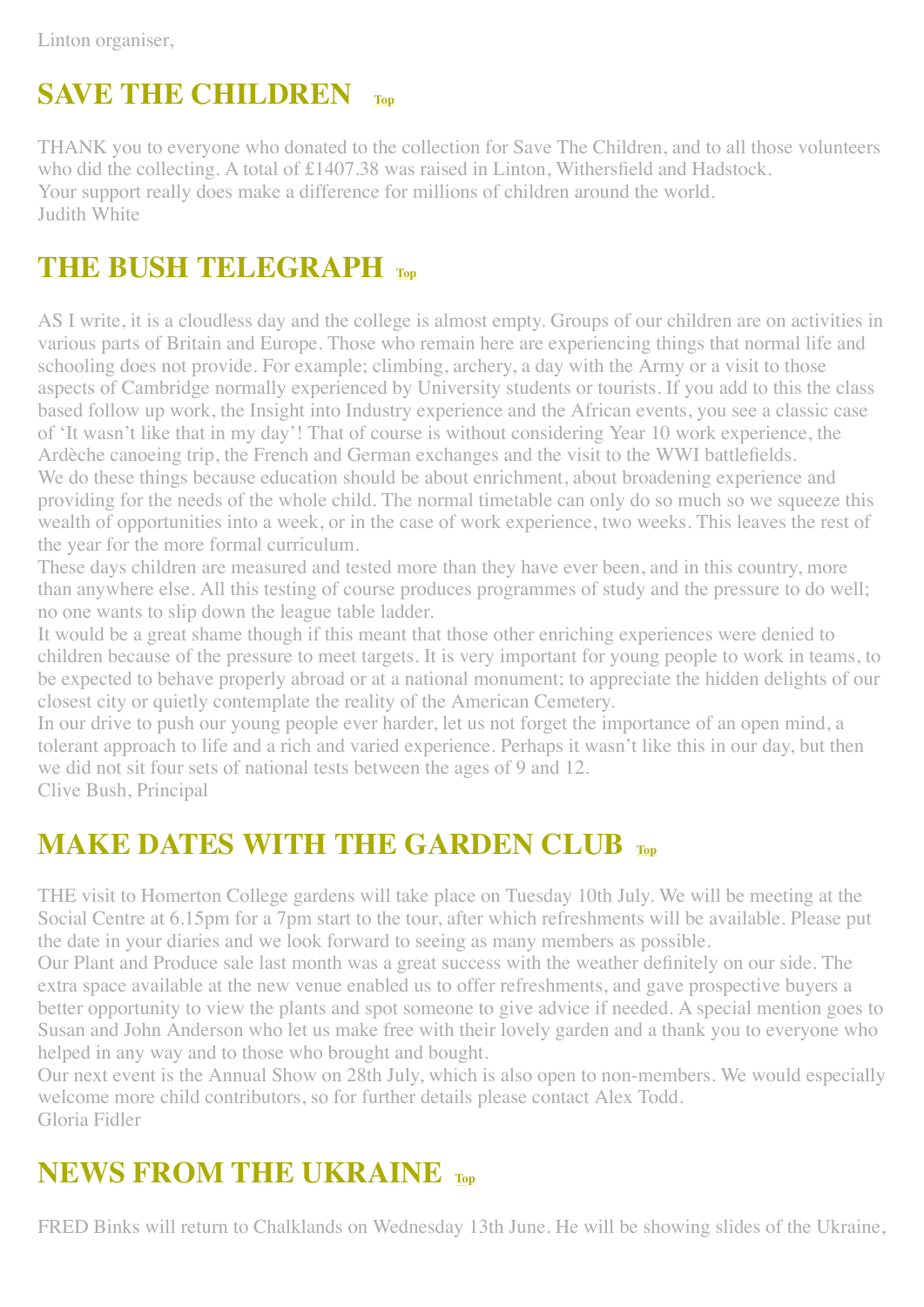where the Knitting Group sends blankets, etc.

The talk starts at 2pm in the Chalklands Community Room. Everyone is welcome – it will be an interesting afternoon. Jean Whitby

# <span id="page-12-0"></span>**LINTON COUNTRY DIARY by Olwen Williams [Top](#page-0-1)**

Monday 21st May 2001 Illustrated by Maureen Williams



AT last spring has given way to early summer. Although the weather remains erratic, plants are shooting up, so that cow parsley has now reached head-height and lines the hedges with a white barrier extending upwards to meet the scented may blossom. The whole effect is a foamy white from top to toe, with a back-drop of fresh young green leaves.

The local rooks have diversified their nests this year. There was an old tree in which the colony used to have many nests, but the main branch at the top came down in the winter storms. Now nests seem to have increased in number and are scattered in the smaller trees planted north of the river at Little Linton and down into the old woods by the river towards the housing estate. We are lucky still to have a good number of large old trees and little patches of woodland. But what a pity that the plans for a new wood at Hildersham came to nothing. If meadowland is left uncut, it tends towards woodland in the end, so perhaps the same purpose could be achieved by a bit of gentle neglect?

On 30th April, a flock of house martins were feeding on a meadow in Little Linton south of the river and soon after had increased to about 15. With the general absence of cattle, there must be a shortage of dung flies and other insects, so that the horse paddocks would provide welcome feeding for them. Small numbers of swallows and swifts have also been observed over the fields near Back Road, but generally fewer than last year. My first sighting of swallows was very late, on May 7th, with swifts appearing a day later as the first of the really warm sunshine arrived.

Foot and mouth precautions are still in force in Hildersham, as the sheep are massed by the Hall Farm and water meadows. However, the notices have disappeared from the Little Linton footbridge path so owners can again walk their dogs there. When one considers that muntjak deer have been seen feeding near the churchyard at Hildersham, banning walkers and their dogs from field footpaths seems perhaps redundant. Walking in the Nene Valley Country Park yesterday, we were disappointed to find that footpaths which were promised to be open still had restriction notices and threat of a £5000 fine for transgressors. Perhaps the local farmers had decided that an absence of walkers was good news for them and had not bothered to remove the notices. With luck, this epidemic is now abating, but at an enormous cost.

# <span id="page-12-1"></span>**HITTING THE RIGHT NOTE [Top](#page-0-1)**

THE congregation of St Mary's Church, Bartlow are looking for an organist/keyboard player who could accompany two Sunday services a month. This is an all-age request: perhaps a student who is learning the piano, an organist/pianist who would like to refresh their keyboard skills, or possibly someone in their retirement who has more time now.

The Rector, Julian Thom-son, is 'organist' at the moment, and looks forward eagerly to climbing down off the organ bench. If you are interested please contact Julian Thomson.